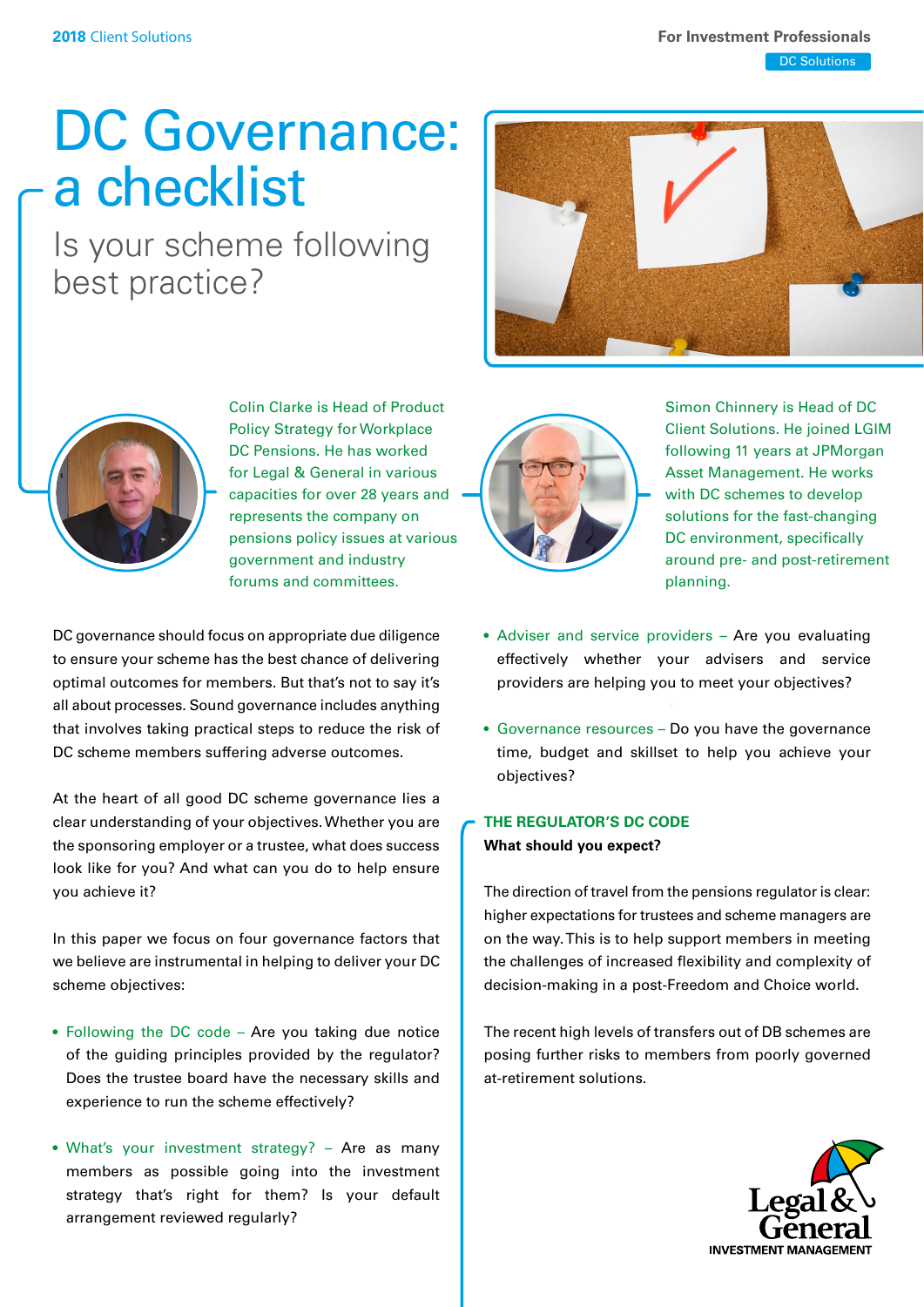The DC code has four key messages for trustees. **They must**:

- 1. Act with integrity and competence
- 2. Act in the interests of scheme members and beneficiaries
- 3. Be financially sound (professional trustees)
- 4. Have appropriate levels of knowledge

Value for money is a key area of focus for DC schemes, so how can you ensure this? Of course, it can mean offering low-cost solutions, but it's important to remember that low cost does not always equal good value. From our experience, engaging member communications, offering high quality service to members and providing an effective at-retirement solution are now top of the agenda for many trustees and sponsoring employers.

Forthcoming regulation of master trusts will reduce the number of such arrangements, raising governance standards and reducing risks to members as only the strongest, best-run trusts will remain.

The DC Code also suggests that default investments should be reviewed every three years. From our experience, we would take this one step further and suggest that schemes should not restrict themselves to set review periods but should instead consider reviews to react to evolving markets, regulations and member needs.

In summary, DC schemes should ensure that they have a focus on doing the right thing for members and have the appropriate level of skills and capability to perform this duty effectively.

### **WHAT'S YOUR INVESTMENT STRATEGY?**

**Is the 'default' default appropriate post-Freedom and Choice? Is the fund range broad enough to meet a wide range of member needs?** 

With continued high numbers of members using default investments, having a default that is appropriate for the majority is crucial in improving overall member outcomes. Traditionally, focus has been on accumulation designs but post-Freedom and Choice, the 'decumulation' strategy should be a high priority. Schemes often offer two derisking strategies, one which targets future annuity buyers, and one which targets drawdown investors. Some offer a third for those taking cash.

A 'default default' that is still popular is one that de-risks towards an asset allocation designed to smooth the path towards an annuity purchase. However, this seems at odds with member behaviour, particularly since income drawdown is expected to become the most common method of post-retirement income.

Many surveys<sup>1</sup> highlight that very few individuals know their retirement plans far in advance and our research [\(Is de-risking a good idea?](http://www.lgim.com/uk/ad/insights/our-thinking/investment-foresight/is-de-risking-a-good-idea.html)) found that for many individuals, de-risking is not necessarily the optimal investment strategy – they may be better off remaining invested for longer.

If a scheme offers multiple solutions, therefore, some form of guided journey could be offered to help members understand the potential opportunities and risks of each choice. It's also essential that trustees understand member demographics and behaviour, and tailor solutions accordingly. This means not only having an appropriate default, but also making other options available to cater for different needs and risk appetites.

For example, schemes should offer a broad range of single asset class funds for those looking to build a portfolio tailored to their individual objectives.

The DC Code also requires trustees to consider the financial sustainability of their investments, so they should also consider environmental, social and governance factors.

1. See, for example, Pensions Policy Institute's Briefing Note Number 72. 'DC savers' needs under the new pension flexibilities', October 2014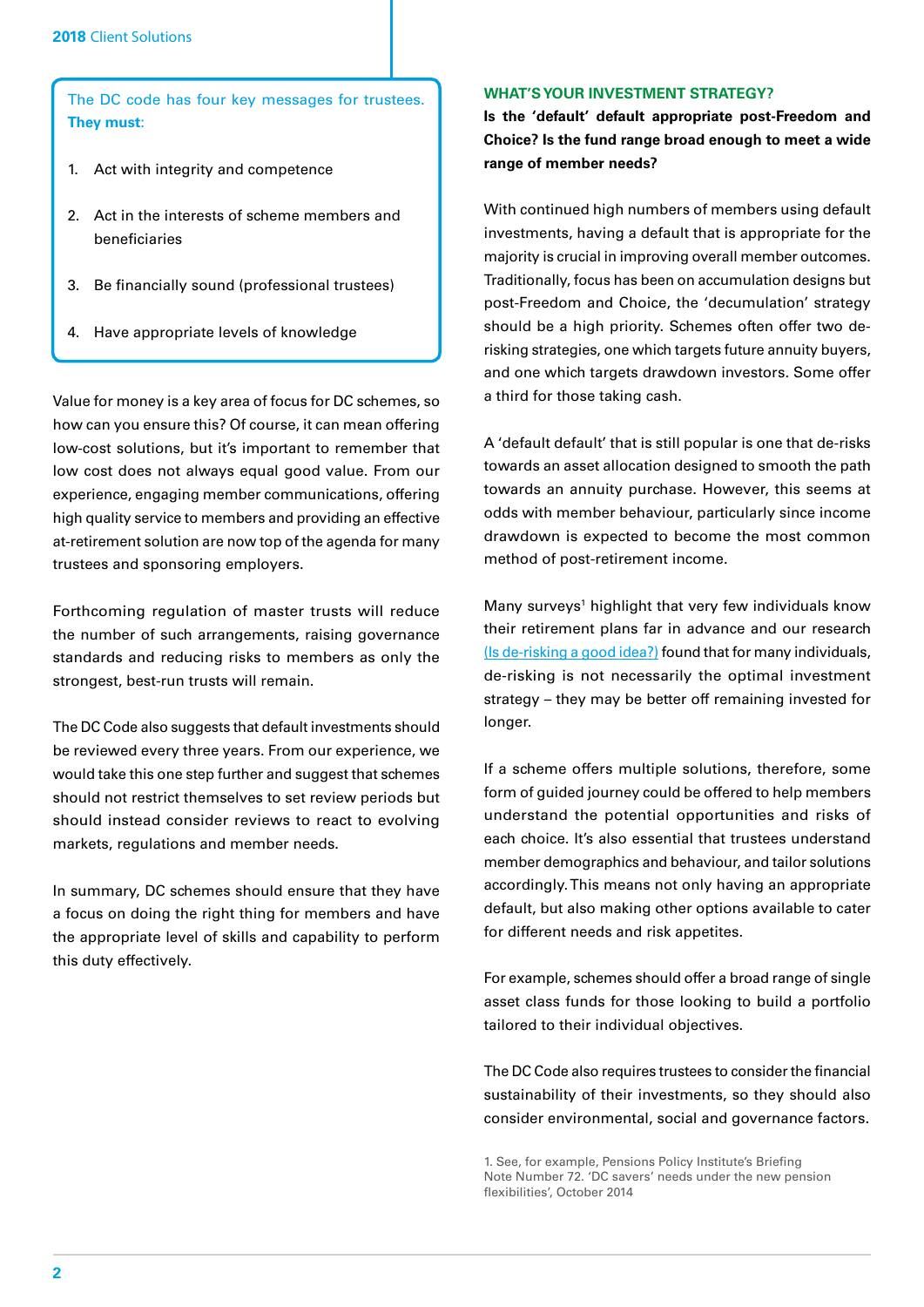## **DISCUSSIONS WITH ADVISERS AND SERVICE PROVIDERS**

**Questions you might want to ask and how you can evaluate the responses**

In many cases, advisers and providers have been in place for some time, so it's important to evaluate whether they continue to help you meet your objectives.

A good provider should offer value for money, performance that meets agreed targets, engaging communications, funds that meet members' future needs and at-retirement solutions that seek to minimise 'out-of-market' cost and risk.

With the continued consolidation in the provider market, it is critical to understand what that means for your DC scheme. Will your scheme end up on a legacy administration platform? Will the service to members be disrupted? Will the provider be able to invest in technology, administration and communications?

Where a third-party administrator is in place, it's important to evaluate how flexible and adaptable their service is to meet changing member needs. Does the administrator have the financial strength to continue investment in technology, automation and at-retirement solutions? Is pension administration a core part of their business and is there a demonstrable commitment to the DC market?

Does the investment platform offer a range of funds and solutions for each part of the investment journey, as well as 'one-stop-shop' options for the whole journey 'to and through' retirement? Can the platform add funds and blends easily and cost effectively? What are the platform costs for accessing funds? Have these been benchmarked against the market?

Where an adviser solution is in place, questions should also focus on conflicts of interest. Ask how the charging structure works and what benefits these bring to you as trustees or sponsoring employers. Is the range of funds sufficiently broad to account for the wide range in different retirement objectives among members?

Ultimately, if advisers and service providers are not performing as expected, we believe trustees or sponsoring employers should push them to improve the situation as quickly as possible or replace them.

### **CONSIDERING GOVERANCE RESOURCES**

**Do you have the time, budget and skillset to achieve your objectives? Is delegating the governance a better solution?**

As DC becomes more sophisticated, with more complex decisions at retirement, new asset classes and strategies to consider and tougher regulations to comply with, the burden of delivering better member outcomes increases.

This can mean that immediate challenges of day-today governance and administration take centre stage, with other initiatives, especially member engagement, being compromised. To counter this, one option is to consider a fiduciary solution, or master trust.

A master trust allows employers to fully outsource the governance, investment and administration of their DC scheme. Not only are the investments designed and managed by experts, but the whole delivery of retirement savings is entrusted to those whose expertise and resources are focused on ensuring the best experience for members and employers. Master trusts also have the benefit of strong, independent governance from designated professional trustees.

Taken together, this can free up resources for other key factors that are crucial in helping to achieve better member outcomes and a better return on investment.